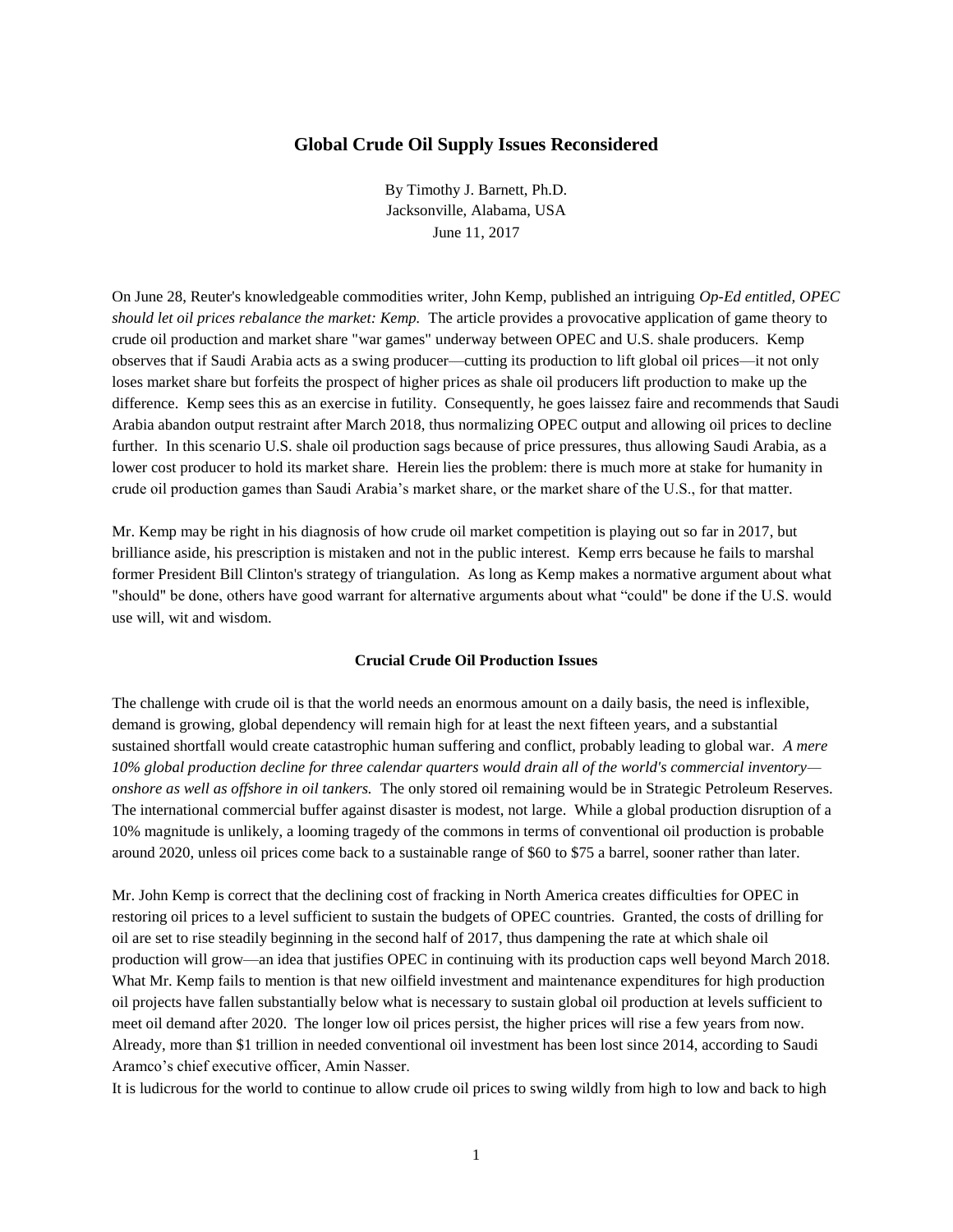again as a result of laissez faire government policies in commodities combined with easy money policies still supplied by central banks. Super cheap money from the Federal Reserve combined with the emergence of new fracking technology produced a North American oil boom that was too fast and furious for its own good. As a result, a massive amount of investment capital was wasted, especially in the offshore space where older rigs were scrapped.

New efficiency fracking arrived in North America in the 2010–2015 period. It came at the expense of conventional oil field projects that are more capital intensive and time consuming to develop. In spite of the fact that fracked production falls sharply after three years (i.e., a short-cycle oil play), it makes sense to producers to frack if they can get a profit. Conversely, it makes no sense for global energy security when fracking outlays come at the expense of investment in longer-play, higher production conventional oil projects.

## **Guarding the Global Good From Unnecessary Risk**

There are some things that governments of the world must regulate closely from here on out. Crude oil production is near the top of the list. The burden for balanced world oil production should not fall to OPEC alone, even though its original mission was to enhance oil price stability. All nations that produce significant amounts of oil—about fifty—must develop a mutually sustained and pragmatic global policy stance that smooths oil production investment and output metrics. The idea is to prevent huge speculative booms and busts in oil prices. Most dangerous of all is a structural or secular deficit in oil production that could bring substantial economic hardships worldwide while increasing the financial inequality gap as speculators with mega-capital become rent-seekers at the expense of working class people worldwide.

The first matter that needs to be addressed is that of conventional oil storage. While it is true that stored oil in the U.S. and in developed nations is high relative to the proceeding ten-year period, the world economy is much larger as well. A higher level of oil storage is needed not only because of a larger global economy but because hundreds of millions of families in developing countries have come into a condition of considerable dependency upon oil. These families can no longer live in traditional subsistence routines. A doubling or tripling of crude oil prices could have a devastating impact on their quality of life. Yet, this is where the world is headed unless oil prices increase sooner rather than later. The problem is that private investment in conventional oil projects has dropped dramatically.

Viewed from a world security perspective, commercial oil storage is not high. Storage capacity needs to increase because the consequences of a prolonged shortfall would have more serious global consequences than in former times. Storage levels are only moderate in view of a global economic and industrial fragility that lies only slightly below the surface of world enterprise. Comparing stored oil levels to historic benchmarks as a means of claiming a dangerously high level of storage is irresponsible from a humanitarian viewpoint. The pretense that oil storage is high relative to world needs and future security is a preposterous game promoted by short-sellers who care little about humanitarian issues and the security of the world.

*Nonetheless, until a substantial amount of new crude oil storage capacity is added, it makes sense to reduce oil production to allow stored oil levels to be drawn down far enough that oil prices climb into the \$60-\$75 range.* A sweet spot of oil pricing (i.e., Goldilocks pricing) is high enough to stimulate a necessary level of private investment in long-term conventional oil production. At the same time, sweet spot pricing is low enough not to create the type of inflationary pressure that could damage the world economy or create considerable hardships. A proper policy triangulation strategy could bring about international agreements in support of moderate, constructively priced oil.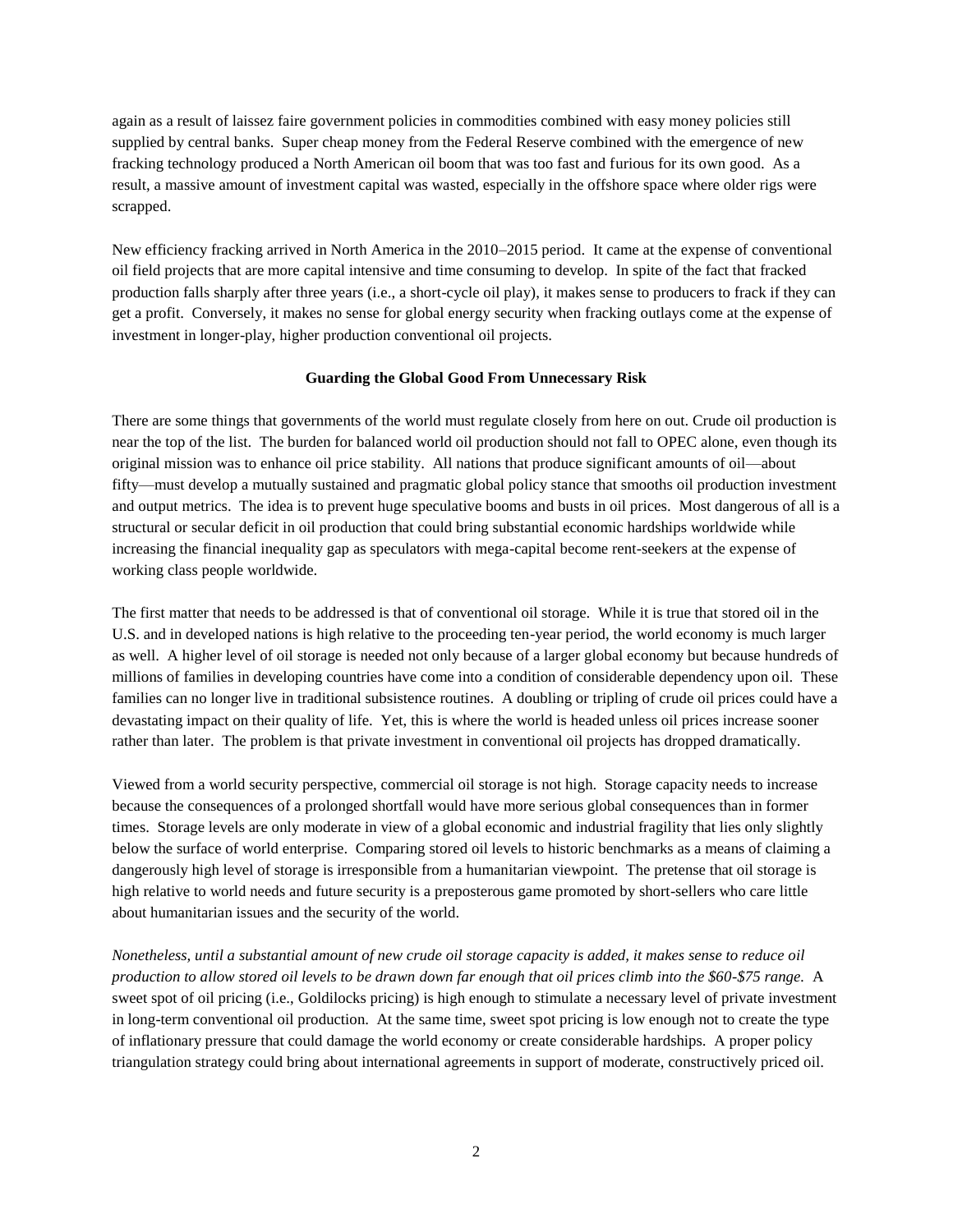#### **Policy Recommendations**

Several policy steps could be pursued in the U.S. with proper political leadership and responsible media attention. **For starters**, the U.S. could establish a federal policy stance in which it commits to policies supportive of reasonably stable oil prices, while expressing a willingness to limit speculative price swings and disequilibrium. By advertising this pledge internationally the U.S. could align itself conceptually with the recent efforts of OPEC and other cooperating nations. It should be remembered that the early mission of OPEC was oil price stability.

**Debt limits**. The U.S. could begin enforcing debt limits on upstream oil producers. The goal would be to limit borrowing relative to equity. As long as the U.S. remains in an artificially cheap money environment due to central bank policy, it will be tempting for oilfield development companies to borrow more than they should, especially if oil prices come up a little. Heavy debt loads in the oil sector contribute to boom and bust cycles, as marginal oil producers live on the cusp of disaster. It is in the national interest to reduce the boom and bust cycle dynamic by creating conservative national standards on allowable debt for firms involved in the production of crude oil. By taking this step the U.S. government could temper the amount of shale oil production growth that would occur with higher oil prices. As a result, U.S. policy could contribute to oil price stability and insure America's energy security well into the future. It is all about stimulating rational and sustainable investment levels in raw commodities.

**Import limits.** The federal government could limit the amount of oil imported into the U.S. any time the price of oil falls below \$45 a barrel, WTI, and stays there for two weeks. Anytime this happens, the U.S. could instigate an oil import limit on that would constrain imports to 70% of the previous twelve-month average. Once constraints are applied, they stay in place for the following 30 days, and are maintained as needed on a rolling basis. Plausibly, the import limit would not needed very often as short-sellers of oil would be taken out of the game every time oil approached \$45 a barrel. The power of short-sellers to create panics would be gone, as \$45 is high enough to prevent most well-managed firms from sinking into insolvency concerns. One benefit of this approach is that OPEC and other large producers would have a clear incentive not to over-produce oil, as over-production could reduce the availability of the U.S. market. With a U.S. policy to limit imports in place, crude oil would probably trade in the \$50-\$70 range. Investment for the future could proceed more rationally and efficiently, as the boom and bust cycle which is the bane of commodity production would be moderated.

**Create a Flex Storage Depot** (FSD)**.** In conjunction with debt limits for oil U.S. oil producers and import limits if oil prices drop too low, it is important for the U.S. to create the third feature of its triangulated policy strategy. The objective here is to create a new flex storage system for the U.S. that has one-third the capacity of the U.S. Strategic Petroleum Reserve (SPR). While the SPR ought to hold its reserves intact as a buffer against a crisis that could threaten the national interest, the new Flex Storage Depot could *draw or build* its capacity quickly to smooth out bumps in commercial oil availability. Under normal circumstances the Depot would be 50% full. In times of excess oil supply the oil depot could absorb excess production up to 90% of capacity. In times of a lack of available oil it could draw down its storage to 10% of capacity. The availability of this buffer would allow opportunity for the debt limit and import limit mechanisms to be fine-tuned on an ongoing basis to keep prices moderate and production aligned with future needs and technological progress. A goal of maximizing efficiency and minimizing politics would probably mean that the FSD would be managed by an advanced computer system utilizing algorithms and artificial intelligence. In short, the idea is to use a set of manageable checks and balances to maximize the efficiency by which the world produces and consumes crude oil. The U.S. has an important role to play in this process.